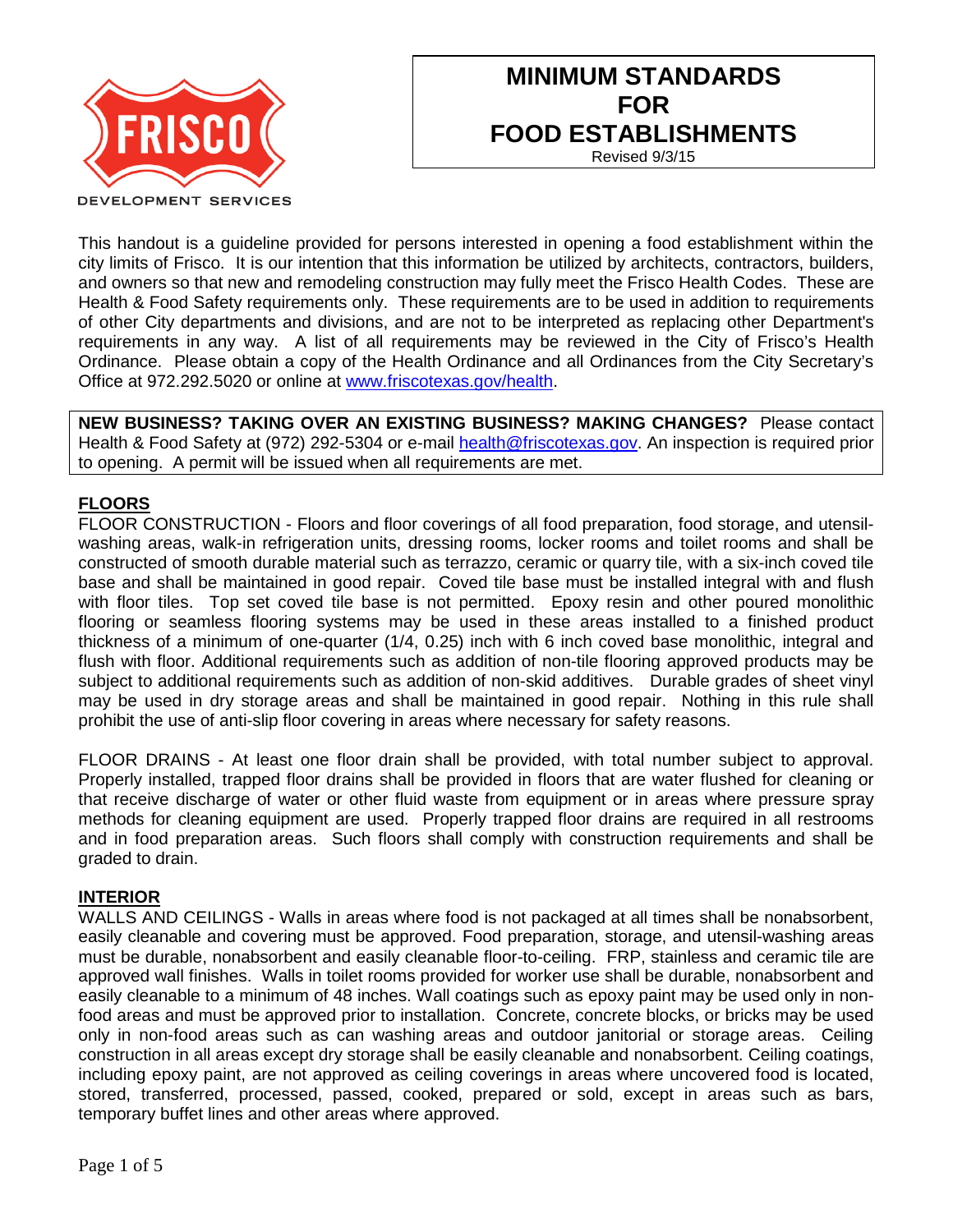LIGHTING - General. At least fifty (50) foot-candies of light shall be provided to all working surfaces (employees working with food or working with utensils or equipment such as knives, slicers, grinders or saws where employee safety is a factor). At least twenty (20) foot-candles of light shall be provided to all other surfaces and equipment in food preparation, utensil-washing, and hand washing areas, toilet rooms, self-service buffets and salad bars, reach-in and under-counter refrigerators. At least ten (10) foot candles of light at a distance of thirty (30) inches from the floor shall be provided in walk-in refrigeration units and dry food storage areas and in other areas and rooms during periods of cleaning. All light fixtures in food areas must be shatterproof or shielded.

#### **PLUMBING**

GENERAL - Plumbing shall be sized, installed, and maintained according to law. There shall be no cross-connection between the potable water supply and any non-potable or questionable water supply or any source of pollution through which the potable water supply might become contaminated.

NONPOTABLE WATER SYSTEMS - Not permitted.

BACKFLOW - Devices shall be installed to protect against backflow and back siphonage at all fixtures and equipment where an air gap at least twice the diameter of the water supply inlet is not provided between the water supply inlet and the fixture's flood level rim. A hose shall not be attached to a faucet unless a backflow prevention device is installed.

GREASE TRAPS, GREASE INTERCEPTORS – Required unless otherwise approved. A grease trap or grease interceptor shall be located to be easily accessible for cleaning. Grease interceptors shall not be located inside the food establishment unless an enclosed area separated from all food service is approved. Test wells/ports must be permanently identified. Location and sizing must be approved. Grease interceptors/traps shall be sized based on the 2006 UPC (Uniform Plumbing Code) sizing criteria.

WATER HEATERS – Must be sized per NSF/FDA guidelines. Sizing calculations should reflect temperature rise of at least 70 degrees F.

GARBAGE GRINDERS, DISPOSALS – Call the Building Inspections Division at 972.292.5301 for discharge requirements per job.

FIXTURES - Depending on type of establishment, the number of fixtures will be determined by Health & Food Safety. All food service fixtures must be able to reach 100 degrees minimum, except 3 compartment sink shall reach minimum 110 degrees. Generally, a minimum of one (1) dishwasher, one (1) 3-compartment sink with drainboards, one (1) curbed mop cleaning facility (mop sink), one (1) food prep sink with at least one (1) drainboard and a minimum of one (1) hand wash sink will be required. Handwash facilities shall be located:

(A). to allow convenient use by employees in all food preparation, dispensing and warewashing areas; and

(B). in, or immediately adjacent to, toilet rooms; and

(C). such that at least one (1) shall be on each cook line, for direct use by all employees while working on the cook line; and

(D). within every twenty-five (25) linear feet of unobstructed space in food preparation and utensil washing areas, or as otherwise approved by the regulatory authority.

Any door, wall, partial wall, stairway or other barrier, fixed or moveable, shall be considered an obstruction for the purposes of these rules.

Page 2 of 5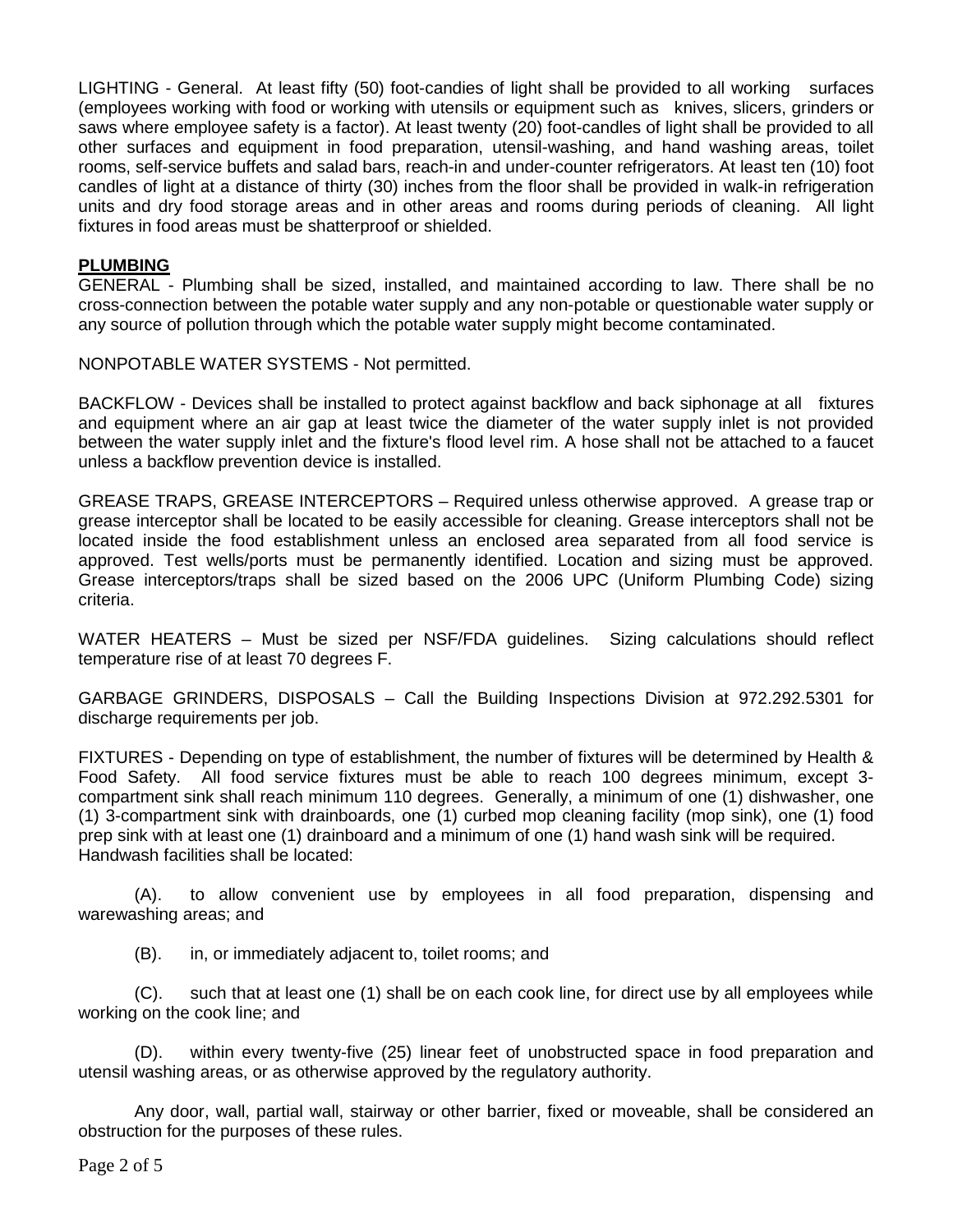### **WAREWASHING AND SANITIZING**

MANUAL - One three-compartment sink minimum is required. A three-compartment sink shall be used if washing, rinsing and sanitizing of utensils and equipment is done manually. Sinks shall be large enough to permit the complete immersion of the utensils and equipment and each compartment shall be supplied with hot and cold potable running water. Suitable equipment shall be made available to aid in the washing, rinsing and sanitizing process. Two (2) drain boards shall be available in conjunction with the 3 compartment sink unless otherwise approved. Proper handling of soiled utensils prior to washing and proper handling of cleaned utensils following sanitizing shall be maintained.

MECHANICAL - (Dishwashing machines) If a mechanical, warewashing machine is provided, this does not allow for exemption from the requirement of at least one three-compartment sink. Cleaning and sanitizing may be done by spray-type or immersion dishwashing machines or by any other type of machine or device if it is demonstrated that it thoroughly cleans and sanitizes equipment and utensils. These machines shall be operated in accordance with manufacturer's instructions, and utensils and equipment placed in the machine shall be exposed to all dishwashing cycles. Automatic dispensers, wetting agent dispensers, and liquid sanitizer injectors, if any, shall be properly installed and maintained.

#### **VENTILATION HOODS/FIRE SUPPRESSION EQUIPMENT**

Ventilation hoods and devices shall be designed to prevent grease or condensation from collecting on walls and ceilings, and from dripping into food or onto food-contact surfaces. Filters or other grease extracting equipment shall be readily removable for cleaning and replacement if not designed to be cleaned in place. Hoods will be required for the equipment that they serve. In general, residential-type hoods or re-circulating air hoods will not be allowed in commercial establishments, regardless of the type of establishment.

Fire suppression equipment in the hood may be required. The Building Inspections Division and Health & Food Safety approve hood installation type requirements, respectively. Please call the Fire Marshal's office at (972) 292-6300 for separate submittal requirements deemed necessary by the Fire Department regarding commercial submittals such as fire suppression or sprinkler systems.

Type II hoods shall be installed where cooking or dishwashing appliances produce heat or steam and do not produce grease or smoke. Examples area: steamers, kettles, pasta cookers and dishwashing machines.

Type I hoods shall be installed where cooking appliances produce grease or smoke, such as occurs with griddles, fryers, broilers, ovens, ranges and wok ranges.

## **LAUNDRY FACILITIES**

Laundry facilities on the premise or a food establishment shall be used only for the washing and drying of items used in the operation of the establishment. Separate rooms shall be provided for laundry facilities except that such operations may be conducted in storage rooms containing only packaged foods or packaged single-service articles.

#### **INSECT AND RODENT CONTROL**

GENERAL - Effective measures intended to minimize the presence of rodents, flies, cockroaches, and other insects and rodents on the premises shall be utilized. The premises shall be kept in such condition as to prevent the harborage or feeding of insects or rodents. Pest control devices, such as "bug zappers" or fly paper may not be placed in such as manner that they pose a risk of food contamination.

OPENINGS - Openings to the outside shall be effectively protected against the entrance of pests including rodents. Tight-fitting, self-closing doors with door sweeps, closed windows, screening, controlled air currents, or other means shall be utilized. Screening material shall not be less than sixteen (16) mesh to the inch.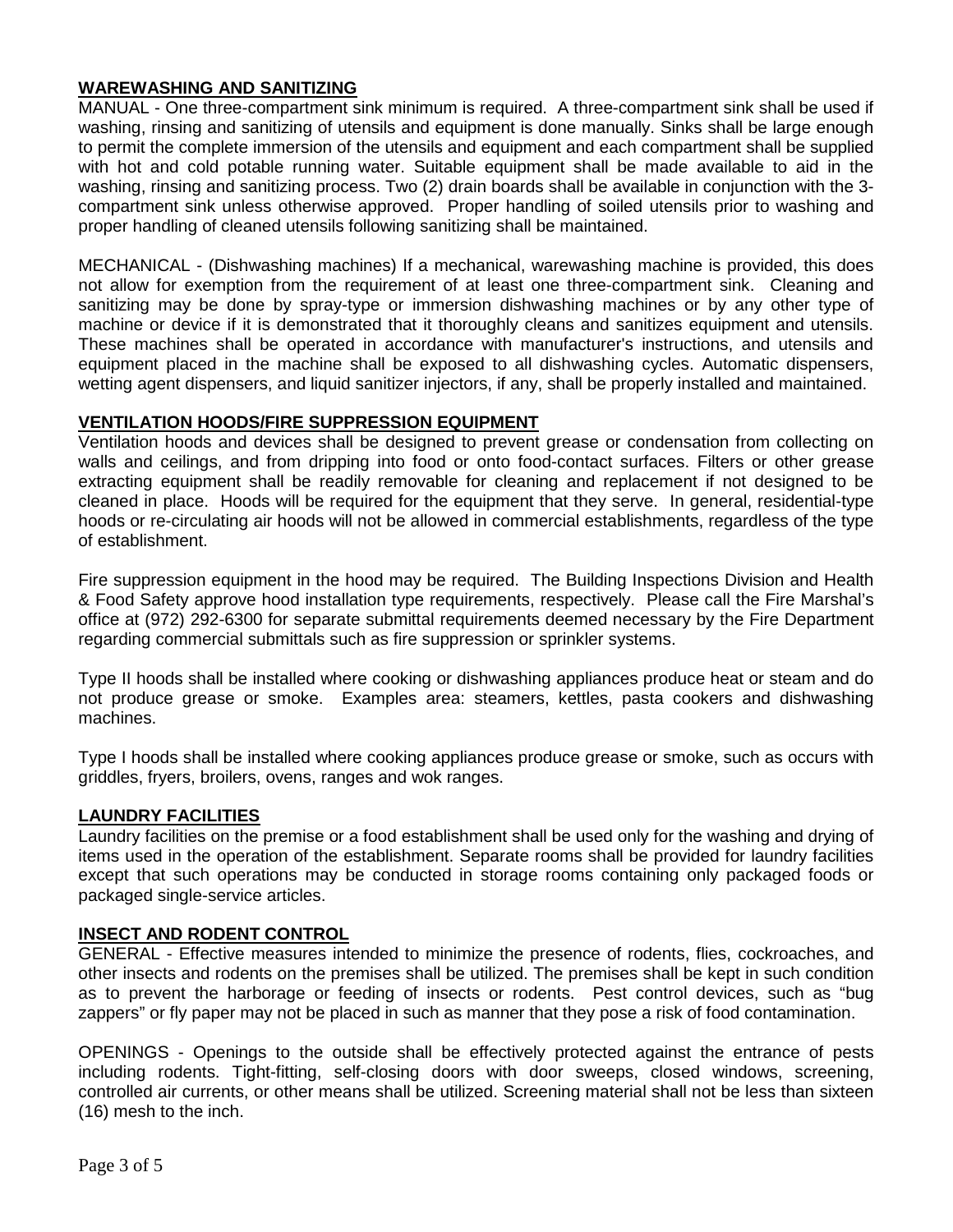## **MANAGEMENT AND PERSONNEL**

RESPONSIBILITY, ASSIGNMENT - The permit holder shall be the person in charge or shall designate a person in charge and shall ensure that a person in charge is present at the food establishment during all hours of operation. There shall be one (1) person on duty during all hours of operation that has completed a course to become a Certified Food Protection Manager as defined and accredited by the Texas Department of State Health Services. The person in charge is responsible for ensuring that all food employees are properly trained in food safety as it relates to their assigned duties.

#### **FOOD EQUIPMENT**

CERTIFICATION, CLASSIFICATION, ACCEPTABLITY - Food equipment that is certified or classified for sanitation by an American National Standards Institute (ANSI) - accredited certification program (such as NSF, ETL-sanitation or UL- sanitation certifications) will be deemed to comply with current standards. All approved equipment must be used as manufacturer intended. Equipment labeled "For House Use Only", such as crock pot-type equipment, "George Foreman" grills, and electric skillets may not be used. Approved ventilation hood and fire suppression equipment must be provided in compliance with the Mechanical Code adopted and amended by the City of Frisco.

#### **FOOD STORAGE**

Food must be protected from contamination. Food may not be stored in locker rooms, toilet rooms, dressing rooms, garbage rooms, dumpster enclosures, mechanical rooms, under sewer lines that are not shielded to intercept potential drips, under leaking water lines, including leaking automatic fire sprinkler heads, or under lines on which water has condensed, under open stairwells or open building structural elements, or under other sources of contamination. Shelving must be impervious and easily cleanable.

#### **FOOD PROTECTION**

Sneeze guards meeting NSF Standard 2 shall be used wherever contamination by the consumer is possible. On the average, the area of concern is the vertical distance from the customer's mouth to the floor. It is required that the vertical distance of 4'6'' to 5'0'' be protected.

#### **GARBAGE AND REFUSE**

Outdoor storage surface for refuse, recyclables, and returnables shall be constructed concrete and shall be smooth, durable and sloped to drain. Outdoor enclosures shall be constructed of durable and cleanable materials and shall be approved by Health & Food Safety and shall adhere to all appropriate zoning codes and restrictions. Outdoor dumpster enclosure is mandatory and shall be constructed of one hundred (100) percent masonry. Please obtain a dumpster enclosure specification sheet from the Building Inspections Division. Grease containers awaiting pick up or service, if not located in a sanitary container within the establishment, must be located within the dumpster enclosure protected by bollards and easily accessible for servicing.

Recycling is mandatory. Please contact Environmental Services (972) 292.5900 for details.

#### **OUTDOOR AREAS**

Walking and driving areas shall be surfaced with concrete. Asphalt is prohibited. Contact Building Inspections for specifications at 972-292.5301 or e-mail to [bldginsp@friscotexas.gov.](mailto:bldginsp@friscotexas.gov)

#### **TOILET FACILITIES**

At least one (1) toilet and not fewer than the number of toilets required by the International Plumbing Code with all local amendments adopted by Frisco shall be provided for employee use.